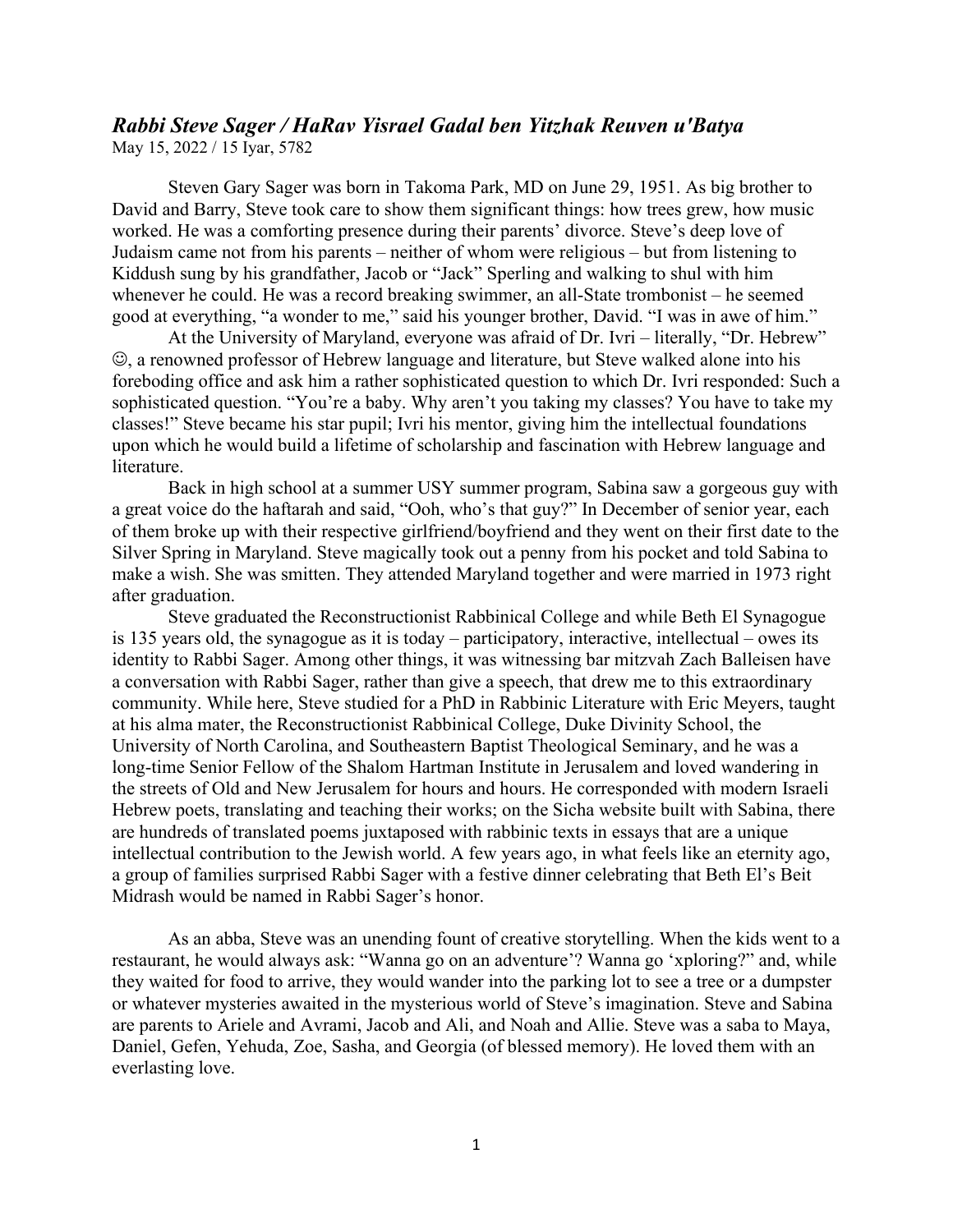A little over 2 years ago, Sabina called me on Friday afternoon from the emergency room. I asked her if Steve wanted me to come and she said, "No, but I do." I drove right over. Sabina and I shared a long, tearful hug, the first of many we have shared along the way. And then I was printed a visitor's pass and allowed to pass through the emergency room doors – like entering a king's chamber or the Holy Temple – back to one of those exam rooms where they hold you forever until a hospital room comes available. I gave Steve a hug; we sat in silence for a while, and then he said, "It's so interesting. When I put on these clothes this morning, I didn't imagine I'd be wearing them here. It's so extraordinary how life and perspective can change so quickly." I look back on that moment with awe, and as so quintessentially Rabbi Sager. In the midst of the white hot crisis of a raw, devastating moment – literally in the ER exam room with the words pancreatic cancer still echoing in the air, Steve was so fully inside the moment and, at the same time, able to observe the moment with awe, fascination, and even love. Micah Goodman says that in The Guide for the Perplexed, Maimonides says that a philosopher with the most evolved of souls is able to "refocus our desires from satisfying our worldly wants" – such as wanting to understand why good people get pancreatic cancer – to "attaining knowledge of God by means of understanding the world. The urge to consume the world," writes Goodman, "causes suffering; the desire to understand the world brings happiness." I believe I was witness to Steve's very high soul in that moment – he had no real interest in worldly wants, other than to understand, to think and ponder, and ask and answer, to observe and offer insight and presence and love.

There were so many people who cared for Steve on this last journey. And he was so grateful. A few weeks ago, his eyes welled up with tears as he told me about how Avrami and Eddie so calmly helped him after he had fallen. His body had lost its power, but he was not angry or bitter at the indignity; he was grateful and even awestruck, overcome by what he called "a conspiracy of hesed." He was transitioning from this world; seeing more and more light. Just a few days ago at his last Shabbat dinner, he enjoyed some yummy brisket and a pretty good size piece of a flourless chocolate cake my wife, Jen, made for Sabina's birthday. But he wouldn't eat until he knew Elijee had taken some food. Yes – these past few weeks, the favorite among the many caretakers was, of course, named Elijee – or as we call him, "Elijah"  $\odot$  And as Elijee prepared to leave, Steve called out weakly in some of the last words he spoke in the world, "Take some food." He just wanted to participate in the conspiracy of hesed, of lovingkindness.

Sabina – I said he wasn't angry or bitter; and that was true, a lot of the time. But as rabbis' families know all too well, it wasn't true all the time. Steve was a source of Torah and comfort to so many, but he was only able to do that because of you – with you he was a person like the rest of us. There were moments of anger and being short, and you took the brunt of those moments, but you created that conspiracy of hesed that surrounded him, and he loved you with an everlasting love. And we do too, and will be with you, and your family in the weeks and months and years to come.

I wrote a book a few years ago about losing friends. I hate this. But I would not trade my and Steve's friendship to avoid this pain, because to love and be loved is a blessing, and it hurts so much because the love was so real. Over and over again, I will choose a painful, vulnerable, connected life over one of isolation and one free from pain. And while I will miss וחברי מורי my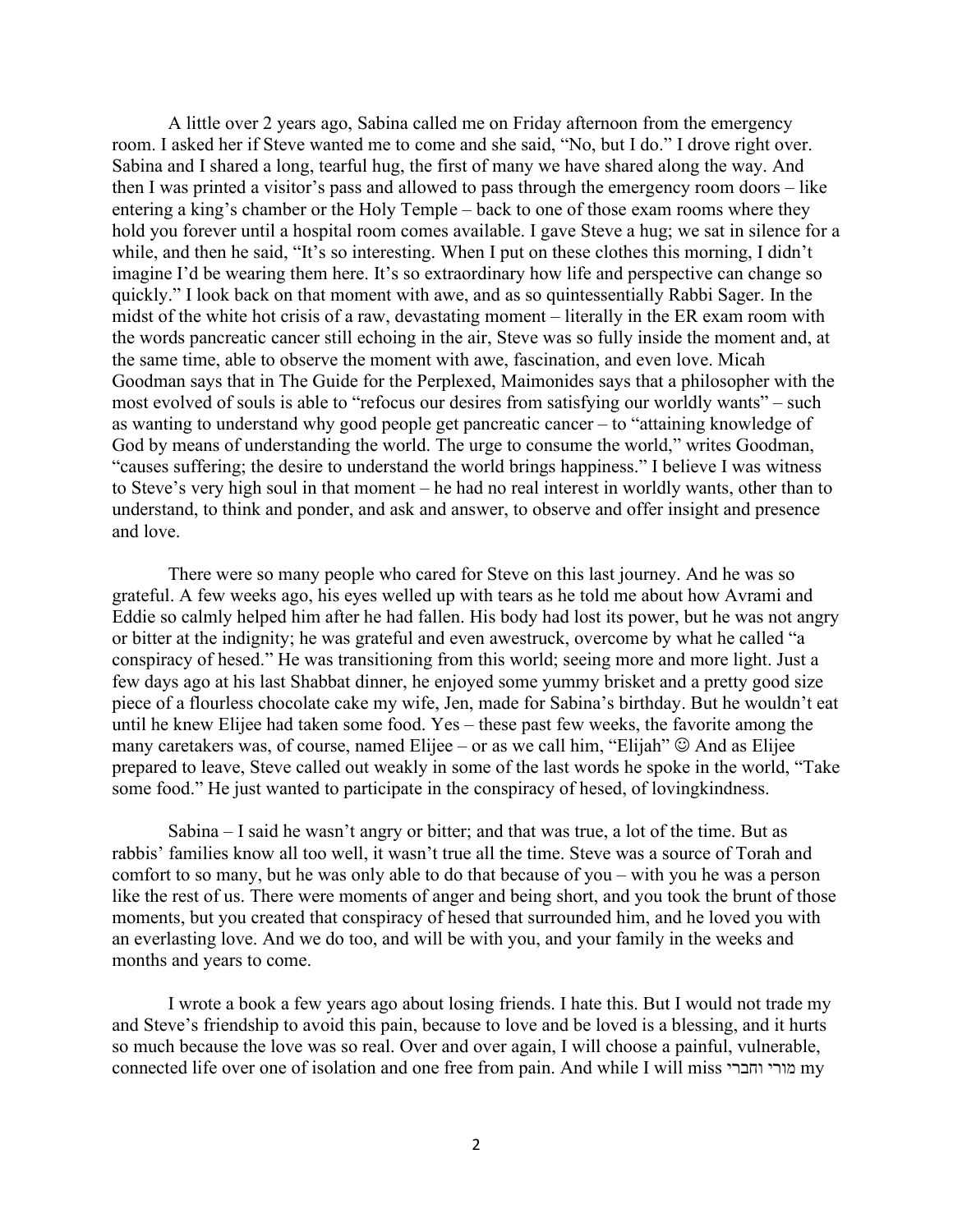friend and teacher, Rabbi Steve Sager, he taught me that the eternal part of him remains – in the Torah, in the harmonies, and, of course, in the poetry.

As we prepared for this day, I told him I needed an Amichai poem. The question lingered for several months, as if perhaps to put it off might buy us some more time, but after his stay in the hospital earlier this year, I asked him again and he gave an answer. "Not like a Cypress." He said that some people thought that the poem was Amichai's description of himself and his poetry. Steve said, I'd like to think it describes me as well. I tried not to teach all at once – just a little at a time.

As you listen to the poem he suggested for today, I invite you to carry Rabbi Sager's legacy forward by continuing to learn midrash and poetry, to dare place a tallit over your head and play in the world of prayer, to continue to find your Rabbi Sager in blades of grass, or drops of rain, in heartbeats and in tapping on small windows and at side entrances, in wisps of smoke and grains of dust – in small things. Not all at once, but over and over and over again.

|                                               | לא כַּבְרוֹשׁ,                                          |
|-----------------------------------------------|---------------------------------------------------------|
| Not like a cypress,                           | לא בִּבַת אָחָת, לֹא כַּלִּי,                           |
| not at once, not all of me,                   | אַלָּא כַּדֵשֵׂא, בִּאַלְפֵי יְצִיאוֹת וְהִירוֹת-       |
| but like the grass, in thousands of cautious  | ירַקּוֹת,                                               |
| green exits,                                  | להיות מסתר כהרבה ילדים במשחק                            |
| to be hiding like many children               |                                                         |
| while one of them seeks.                      | גאַחָד מְחַפִּשׁ.                                       |
| And not like the single man,                  |                                                         |
| like Saul, whom the multitude found           | ולא כַּגֵּבֵר הַיַּחִיד,                                |
| and made king.                                | כִּבֵן-קִישׁ, שֵׁמְצָאוּהוּ רַבִּים                     |
| But like the rain in many places              | ועשו אותו למלך.                                         |
| from many clouds, to be absorbed, to be       | אַלַא כַּגֵּשֵׁם בְּהַרְבֵּה מְקוֹמוֹת                  |
| drunk                                         | מֵעְנְנִים רַבִּים, לְהָתְחַלְחֵל, לְהִיוֹת שְׁתוּי     |
| by many mouths, to be breathed in             | פּיוֹת רַבִּים, לִהְיוֹת נַשׁוּם                        |
| like the air all year long                    |                                                         |
| and scattered like blossoming in springtime.  | ַכְּאֲוִיר בַּשָּׁנָה וּמִכְּזָר כִּפְרִיחָה בָּאָבִיב. |
|                                               | לא הַצְּלִצוּל הַחַד, הַמְּעוֹרֵר                       |
| Not the sharp ring that wakes up              | בִּשְׁעַר הָרוֹפָא הַתּוֹרָן,                           |
| the doctor on call,                           | אַלָּא בִּדְפִיקוֹת, בְּהַרְבֵּה אֵשְׁנַבִּיִם          |
| but with tapping, on many small windows       | בִּבְנִיסוֹת צְדָדְיּוֹת, בְּהַרְבֵּה דְפִיקוּת לְב     |
| at side entrances, with many heartbeats.      | ואַחַר-כַּךְ הַיִּצִיאָה הַשְׁקֵטָה, כֵּעַשָׁן          |
| And afterward the quiet exit, like smoke      | ,בִּלִי תְּרוּעָה, שַׁר מְתִפַּטֵּר                     |
| without shofar-blasts, a statesman resigning, |                                                         |
| children tired from play,                     | ילדים עיפים ממשחק,                                      |
| a stone as it almost stops rolling            | אָבֶן בַּגְלְגוּלִים הַאַחֲרוֹנִים                      |
|                                               |                                                         |